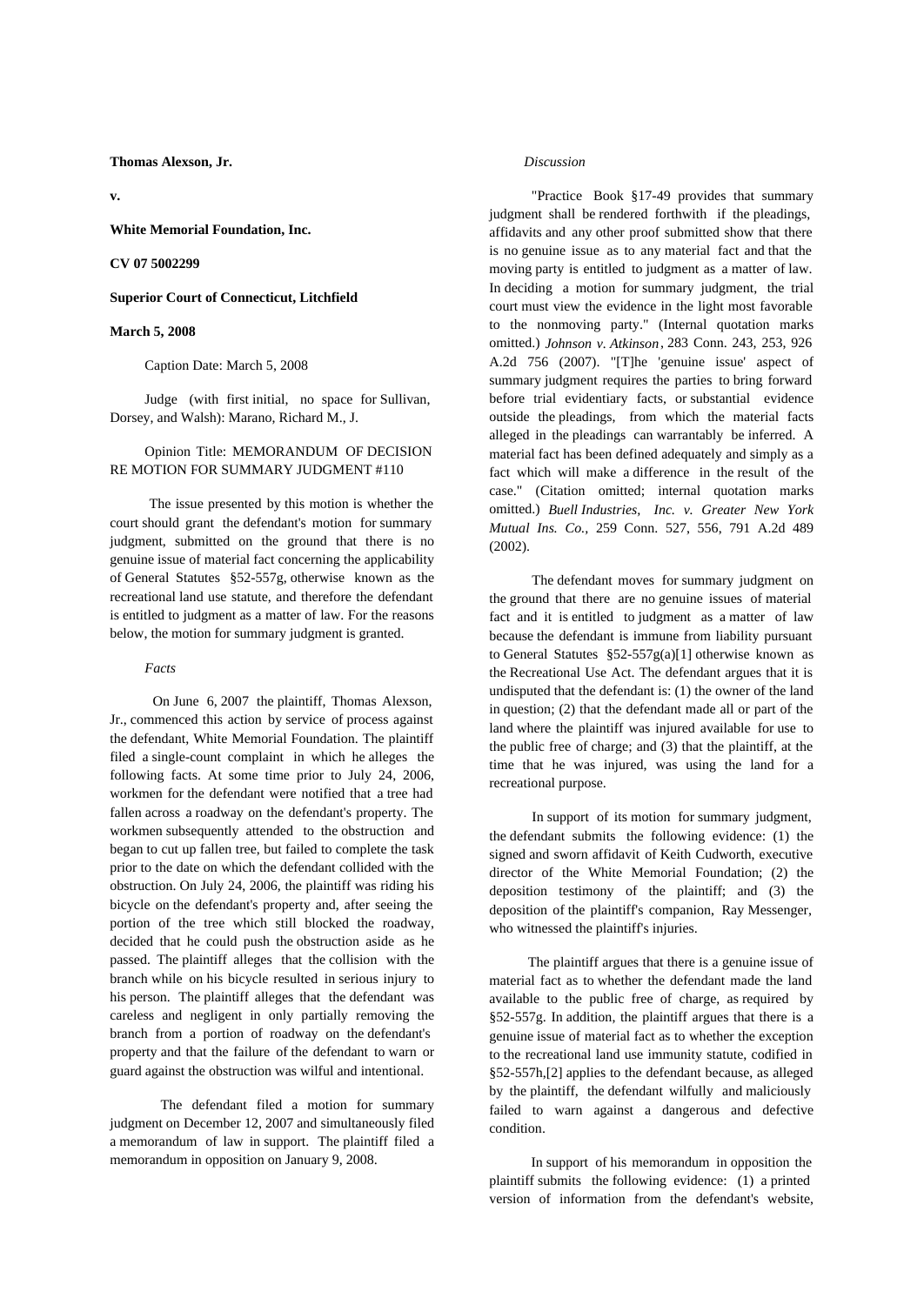indicating the services that the defendant provides; (2) the signed, sworn affidavit of Thomas Alexson, Jr.; and (3) the signed, sworn affidavit of Stephen Alexson, the plaintiff's uncle who witnessed the accident.

"In order to fall within the purview of  $§52-557g(a)$ , the defendant . . . must establish only that it is the possessor of the fee interest in land available to the public without charge for recreational purposes." *Manning v. Barenz,* 221 Conn. 256, 260, 603 A.2d 399 (1992). In essence, three separate prongs must be proven in order for a defendant to qualify for immunity under  $§52-557(a);$  the defendant must: (1) qualify as an owner; and (2) all or part of the land must be available to the public free of charge; and (3) the land must be available for recreational purposes.

The first prong of the statute requires the defendant to be the owner of the land in question. Pursuant to §52-557f(3),[3] "owner" means, *inter alia*, "the possessor of a fee interest . . . or [a] person in control of the premises." In the present case, it is undisputed that the defendant was the owner of the land in question. Therefore, the defendant satisfies the first prong of the statute.

 The second prong of the statute requires that the defendant make all or part of the land where the plaintiff was injured, available for use by the public, free of charge. Pursuant to  $\S 52-557f(1)$ , "[c]harge" means "the admission price or fee asked in return for invitation or permission to enter or go upon the land." The defendant has submitted the affidavit of Keith Cudworth, the executive director of the White Memorial Foundation, wherein he states that the land on which the plaintiff was injured was always available for recreational use to the public, without charge. The plaintiff does not dispute that on the day he was injured, he was not charged by the defendant. In addition, the plaintiff indicates, in his deposition testimony, that the only time he has been charged afee was when he was admitted into the museum. The plaintiff admits he was never charged to ride his bicycle on the land surrounding the museum. There is no genuine issue of material fact as to the defendant making the land upon which the plaintiff was injured available, free of charge, to the public. Thus, the defendant satisfies the second prong of the test.

 The last prong of the statute requires that the land be available for recreational purposes. Section 52-557f(4)(a) provides: "'recreational purpose' includes, but is not limited to, any of the following, or any combination thereof: Hunting, fishing, swimming, boating, camping, picnicking, hiking, pleasure driving, nature study, water skiing, snow skiing, ice skating, sledding, hang gliding, sport parachuting, hot air ballooning and viewing or enjoying historical, archaeological, scenic or scientific sites." It is noted, however, that, "this statute clearly states that [r]ecreational purpose includes, but is *not limited to*, any of the following . . . It is evident that the enumerated activities set forth in the statute are not exclusive." (Internal quotation marks omitted, emphasis in original.) *Manning v. Barenz*, *supra*, 221 Conn. 263-64. Riding a bicycle falls within the penumbra of activities that are considered "recreational" for the purpose of §52-557g(a). Therefore the defendant satisfies the third prong of the statute. Thus, the defendant is entitled to statutory immunity, unless the exception in General Statutes §52-557h applies.

Section 52-557h states "Nothing in sections 52-557f to 52-557i, inclusive, limits in any way the liability of any owner of land which otherwise exists: (1) For wilful or malicious failure to guard or warn against a dangerous condition, use, structure or activity; (2) for injury suffered in any case where the owner of land charges the person or persons who enter or go on the land for the recreational use thereof, except that, in the case of land leased to the state or a subdivision thereof, any consideration received by the owner for the lease shall not be deemed acharge within the meaning of this section."

 "The courts have not yet interpreted 'wilful or malicious' failure to warn with respect to §52-557h. However, the phrase 'wilful or malicious,' has been interpreted under a companion recreational immunity statute, §52-557j, to mean conduct which 'must encompass both the physical act proscribed by the statute and its injurious consequences.' . . . Additionally, Connecticut law is replete with interpretations of the phrase 'wilful misconduct' in other contexts . . . Wilful misconduct has been defined as intentional conduct designed to injure for which there is no just cause or excuse. Its characteristic element is the design to injure either actually entertained or to be implied from the conduct and circumstances. Not only the action producing the injury but the resulting injury also must be intentional." (Citations omitted.) *Lopes v. Post,* Superior Court, judicial district of New Haven, Docket No. CV 90 0301492 (Mar. 16, 1994, Martin, J.) (9 C.S.C.R. 438).

 A party's conclusory statements, "in the affidavit and elsewhere . . . do not constitute evidence sufficient to establish the existence of disputed material facts." *Gupta v. New Britain General Hospital,* 239 Conn. 574, 583, 687 A.2d 111 (1996). In the present case, the plaintiff alleges that on or about July 24, 2006, the workmen of the defendant began cutting a tree; failed to complete the job; and left the tree in the road without any warning. The plaintiff argues that this constitutes a wilful failure to guard or warn against a danger sufficient to fall within the purview of 52-557h.

The plaintiff's conclusory statements in his complaint, coupled with the conclusory statements in the affidavit of Stephen Alexson (the admissibility of which are dubious at best) do not raise a genuine issue of material fact. The complaint is bereft of the factual